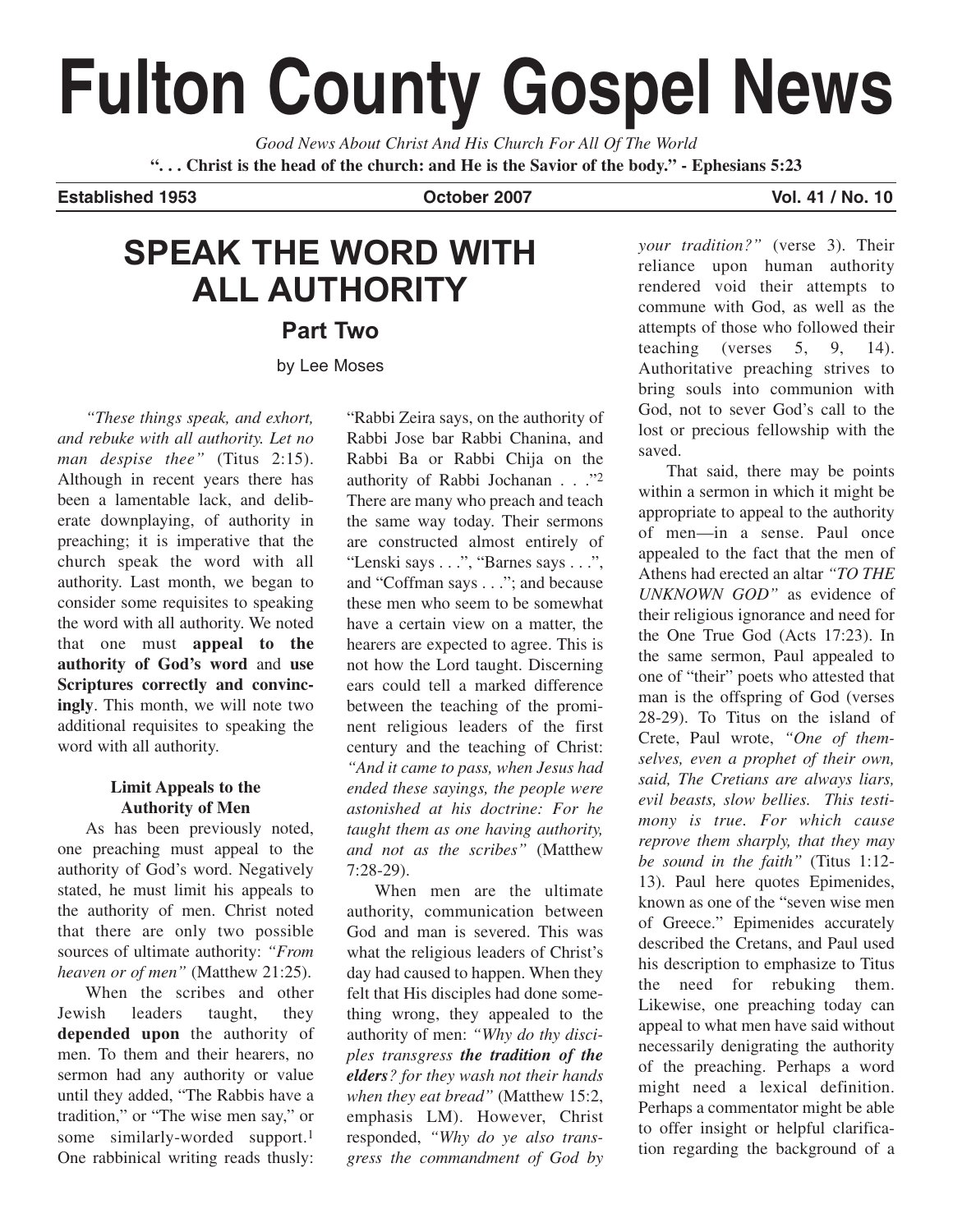#### **FULTON COUNTY GOSPEL NEWS** USPS Publication #211780

. . . is a Periodical publication issued monthly by the Church of Christ at Third and Bethel (P.O. Box 251), Mammoth Spring, AR 72554-0251. **POSTMASTER: Please mail all changes of address to the above address.**

**FCGN** is mailed free of charge to any who care to receive it. We will be happy to add any names to the regular mailing list. If you send in a name we must have a complete address, including number and street name, or R.R. or HCR number, plus box number, or a P.O. Box number and the **NINE DIGIT ZIP CODE**. This paper is supported by voluntary contributions for which we are grateful. Financial information will be furnished upon request. **Mail all address corrections or manuscripts to:**

#### **FULTON COUNTY GOSPEL NEWS** P.O. Box 251

Mammoth Spring, AR 72554

| Lee Moses $\dots \dots \dots \dots \dots$ . EDITOR     |  |
|--------------------------------------------------------|--|
|                                                        |  |
| E-Mail cocfcgn@centurytel.net                          |  |
| Website www.fultoncountygospelnews.org                 |  |
|                                                        |  |
| $E$ -Mail $\ldots \ldots \ldots$ halopages @ vahoo.com |  |

#### *continued from page 1*

passage. When dealing with matters of a scientific nature, it might be essential to refer to those who are well-educated in that science. One might appeal to the authorities of a false religion to show the falseness of that religion, as O.C. Lambert did so admirably in his volumes pitting *Catholicism Against Itself*. However, any such appeals to the authority of men will be made in a very **limited** sense—ultimately, such appeals point to the supreme authority of God.

Incidentally, appeals to the authority of men would include appeals to one's **own** authority; such as one's own prestigious education, superior intelligence, preaching tenure, and similar accolades of which some preachers enjoy reminding others. Biblical authority to preach does not lie in any of these achievements; it lies only in the message which is preached (1 Corinthians 1:21). To meet the mandate to speak the word with all authority, one must curtail the

appeals to the authority of men, ensuring that any appeals that are made are limited to those that uphold the authority of God's word.

## **Leave No Gospel Truth Unpreached**

When thoroughness is essential to the success of a quest, one might urge, "Leave no stone unturned." One might well likewise urge, "Leave no Gospel truth unpreached." Paul reminded the Ephesian elders, *"Wherefore I take you to record this day, that I am pure from the blood of all men. For I have not shunned to declare unto you all the counsel of God"* (Acts 20:26-27). The reason Paul cites for his innocence implies that if he **had** shunned to declare unto them any of the counsel of God, he **would** have been guilty of their blood. Thoroughness is most certainly essential.

There are some who fail to preach all the counsel of God because they are too lazy to study to **learn** all the counsel of God. They know the Scriptures on a few selected topics well enough to bring the house down when they preach them. Unfortunately, they remain stagnant in their own lack of knowledge and thus fail to build their hearers' knowledge. However, Scripture admonishes, *"Study* (*'give diligence,'* American Standard Version) *to shew thyself approved unto God, a workman that needeth not to be ashamed, rightly dividing the word of truth"* (2 Timothy 2:15).

It is frightfully alarming, in light of the heavy responsibility incumbent upon those preaching the Gospel, that many so-called "Gospel preachers" **deliberately avoid** certain touchy subjects and Biblical passages. Actually, such men often will refer to themselves by more innocuous descriptions than Gospel preachers; and fittingly so, as the term truly does not describe them. Brother Dub McClish has aptly referred to such men as "semi-gospel sharers."3 That is, they do not really preach, as preaching implies authoritativeness—they "share"; much like each participant in a focus group has an opportunity to share his opinion. And the message they bring is not truly the Gospel, it is merely a "semigospel" for those *"Ever learning, and never able to come to the knowledge of the truth"* (2 Timothy 3:7).

Some will preach strongly against sin—generally. They let it be known that sin is very, very bad. But they rarely let the hearers know anything that specifically constitutes sin; and when they do, they certainly will not mention anything in which their hearers or their families are likely involved. They will not mention immodest dress, "social" drinking, or marriage, divorce, and remarriage. But such preachers deprive hearers of what they need. Because Paul had preached all the counsel of God, he was able to tell the Ephesian elders, *"I kept back nothing that was profitable unto you"* (Acts 20:20). Indeed, *"All scripture is given by inspiration of God, and is profitable for doctrine, for reproof, for correction, for instruction in righteousness: that the man of God may be perfect, throughly furnished unto all good works"* (2 Timothy 3:16-17, emphases LM). If **any** Scripture is being withheld, hearers are not being properly taught, reproved, corrected, or instructed in righteousness; and thus **cannot** become complete Christians.

One must deal with issues facing the church. Faithful preaching of the word comes from the Sacred Text; but it requires more than reciting the words of the Sacred Text. A preacher must also explain the meaning of the text (Nehemiah 8:8), derive the correct implications from the text (Acts 2:25-31), and make appropriate application of the text (Acts 2:36, 38- 40). This ancient text deals in some way with any issue the church might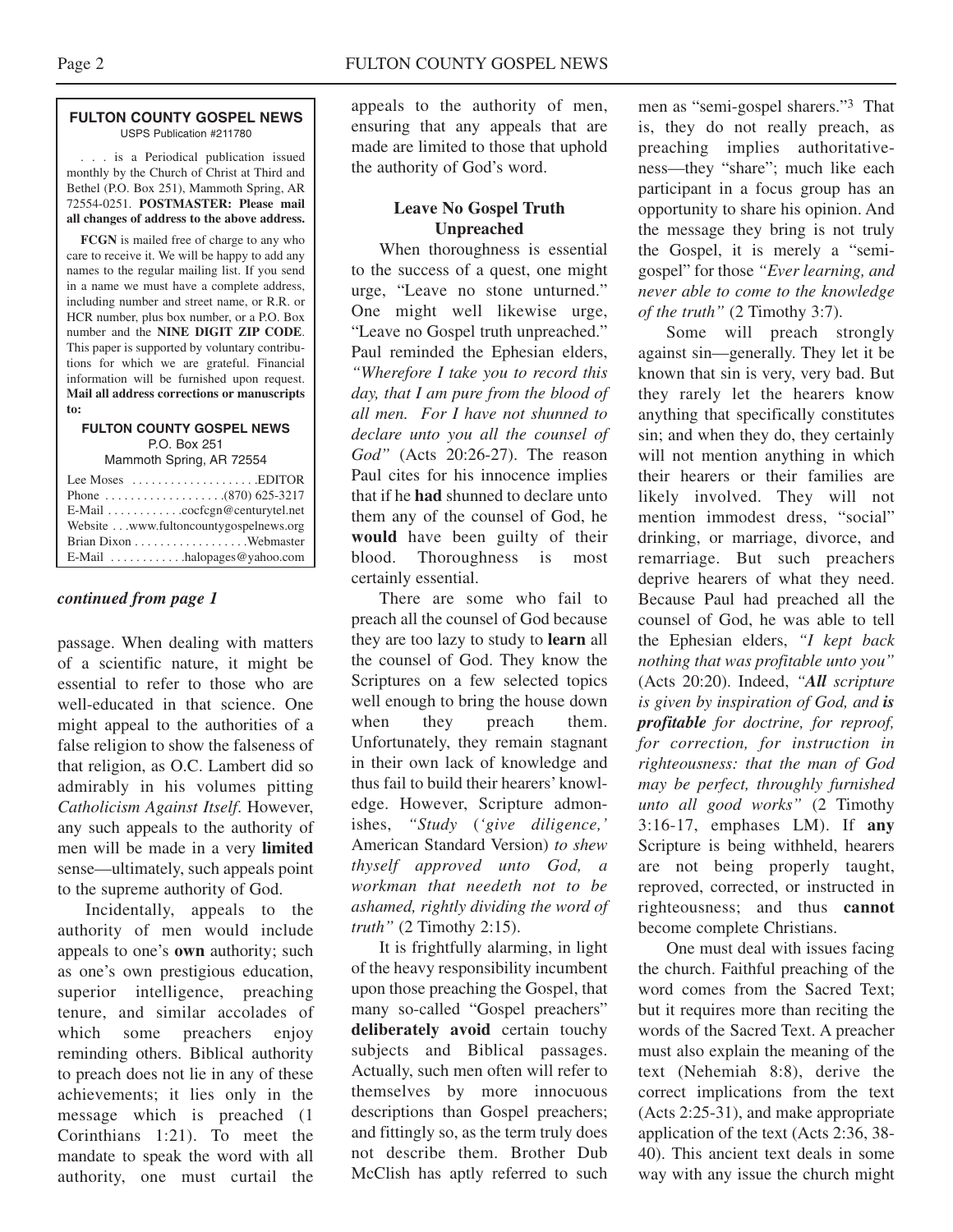face (2 Peter 1:3), and so must the church deal with those issues. Bill Jackson accurately referred to those who "fashion lessons in careful avoidance of the hurtful issues before the church, and thus . . . further 'Dale Carnegieism' rather than the Gospel of the Lord Jesus Christ!"4 Yes, "hobby riders" have done damage to the body of Christ, but this does not excuse the omission of controversial subjects from the pulpit. There were obviously a number of people in Thyatira who did not agree with the false teacher "Jezebel," yet nonetheless allowed her to spew her venom. Christ held their tolerance against them (Revelation 2:20). We must address issues that arise, and call names when necessary (Romans 16:17; 2 Thessalonians 3:14). Sometimes people may hear a preacher addressing a serious problem; but will have no idea what the problem is and will not perceive the seriousness of the threat until they are given specific examples. They remain insufficiently warned; and whoever knew, yet failed to warn, will be held accountable for that failure: *"When I say unto the wicked, Thou shalt surely die; and thou givest him not warning, nor speakest to warn the wicked from his wicked way, to save his life; the same wicked man shall die in his iniquity; but his blood will I require at thine hand"* (Ezekiel 3:18). Authoritative preaching does not hesitate to address specific issues threatening the welfare of the bride of Christ.

While there are far too many who accentuate the positive and eliminate the negative of God's word, there are also some who are exclusively negative. However, one should bear in mind that the Gospel is "good news," intended to provide hope for those who will conform themselves to it (compare with Ezra 10:2; Romans 12:12; Colossians 1:5, 23; Hebrews 6:18-19). Even the Old Testament prophets who often provided a gloomy message of impending doom would provide glimmers of hope and promise for the faithful. Just as with positive-only preaching, being always and only negative eradicates authority from preaching. As with the "boy who cried wolf," eventually people will tune out and turn off. For one never once, or very little, to mention the grace, mercy, or love of God, is to leave significant Gospel truths unpreached. However, the exclusively negative preacher is a much rarer bird in this day and age than the exclusively positive preacher. Oftentimes preachers who are labeled "too negative" are merely guilty of addressing sins which are most prominent.

If one leaves Gospel truths unpreached, what does he do to the authority of God's word? (1) He rejects the authority of God's word, because he fails to do what it says (Matthew 28:20); (2) He demeans the authority of God's word, because he relegates portions of it as unimportant (contrast with Proverbs 30:5); (3) He obscures the authority of God's word, because he fails to make it known (compare with 2 Corinthians 4:4); and (4) He removes the authority of God's word from his preaching, because he serves as his own authority as to what is important, thus rendering his own preaching baseless and void. The church and her elders must demand and stand by men who will leave nothing unpreached.

*[To be continued next issue].*

1 John Lightfoot, *A Commentary on the New Testament from the Talmud and Hebraica*, Vol. 2 (n.p.: Hendrickson Publishers, 2003 printing), p. 159.

2 Quoted by J.W. McGarvey and Philip Y. Pendleton, *The Fourfold Gospel* (Bowling Green KY: Guardian of Truth, n.d.), p. 167.

3 Dub McClish, "Woe Is unto Me If I Preach Not the Gospel," in *Studies in I Corinthians*, ed. Dub McClish (Denton, TX: Dub McClish, 1982), p. 117.

4 "How One Becomes a Partaker of Evil Deeds," in Sound Words (Jan. 1995); quoted by Lester Kamp, Anti-Ism - From God or Man? ed. David Brown (Spring, TX: Contending for the Faith, 2006), p. 573.

# **"THE BOOK" – SOMETHING TO THINK ABOUT**

by Nat Evans

Within that awful volume lies the mystery of mysteries! And better had they ne'er been born, Who read to doubt or read to scorn.

> Sir Walter Scott – The Monastery I

Our society today is filled with folks who fit comfortably under the shelter of Sir Walter Scott's rebuff. Many care not at all for what the Sacred Volume says, and many more are they who find no fear in decrying or denying the Sacred Texts. Some are so embittered and rebellious as to say in their hearts, *"There is no God"* (Psalm 14:1). The day will come, however, in the which these shall bow in great fear and agony of heart, only to hear the Master say, *"Depart, from Me, ye cursed, into everlasting fire, prepared for the devil and his angels"* (Matthew 25:41)

When Sir Walter Scott was lying on his death bed, he turned to his sonin-law, Lockhart, and said, "Give me the Book." Whereupon Lockhart questioned, "Which book?" as he was looking around at many shelves, containing numerous volumes. Scott replied, "'Which book?' there is but one book!" Of course Scott was referring to the book of books, the Bible. I wonder what book you and I will be most concerned about when we are lying upon our deathbed? I do know which book we will be most concerned about on Judgment Day. "The Book" is:

**GOD'S DIVINE REVELA-1.TION:** The Bible is our chart and compass for life. It gives purpose and meaning to our lives. It is our road map from earth to Heaven. It